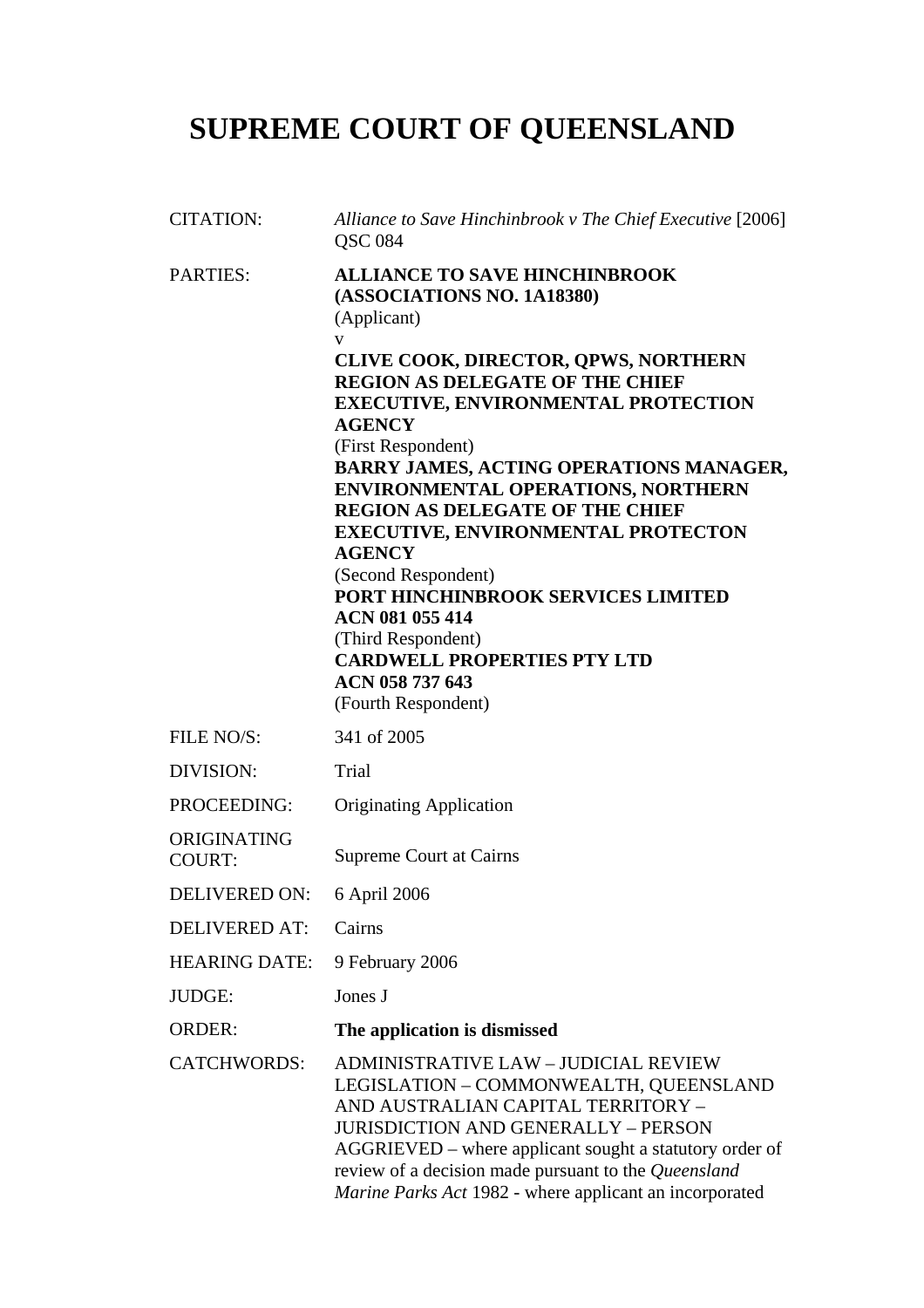organisation for the purposes of conservation – whether an aggrieved person for the purposes of the *Judicial Review Act* (Qld)

ADMINISTRATIVE LAW – JUDICIAL LEGISLATION – COMMONWEALTH, QUEENSLAND AND AUSTRALIAN CAPITAL TERRITORY - GROUNDS FOR REVIEW OF DECISION – CONDUCT RELATING TO MAKING OF THE DECISION – IMPROPER EXERCISE OF POWER – RELEVANT AND IRRELEVANT CONSIDERATIONS – where decision made pursuant to the *Marine Parks Act 1982* – where decision-maker gave reasons for decision – whether decision-maker failed to comply with a procedure in the Regulations – whether decision-maker failed to take into account a relevant consideration

*Judicial Review Act 1991*, s 20 *Marine Parks Act 1982 Marine Parks Act 2004 Marine Parks Regulation 1990*, s 9AB, s 10

*Allan v Transurban City Link Ltd* (2001) 208 CLR 167 *Attorney-General (NSW) v Quin* (1990) 170 CLR 1 *Australian Conservation Foundation v The Commonwealth*  (1980) 146 CLR 493 *BGP Properties Pty Ltd v Lake Macquarie City Council*  [2004] NSWLEC 399 *Project Blue Sky Inc. v Australian Broadcasting Authority*  (1998) 194 CLR 355 *Department of Defence v Fox* (1997) 24 AAR 171 *Friends of Hinchinbrook Society Inc v Minister for the Environment* (1997) 142 ALR 632 *Greenpeace Australia Ltd v Redbank Power Co Pty Ltd*  (1994) 86 LGERA 143 *Leatch v National Parks and Wildlife Services* (1993) 81 LGERA 270 *Minister for Aboriginal Affairs v Peko-Wallsend Ltd* (1986) 162 CLR 24 *NAIS v Minister for Immigration and Multicultural and Indigenous Affairs* [2005] HCA 77 *North Queensland Conservation Council Inc v Executive Director, Queensland Parks and Wildlife Services* [2000] QSC 172 *Onus v Alcoa of Australia Ltd* (1981) 149 CLR 27 *Save Bell Park v Kennedy* [2002] QSC 174 *The Queen v Toohey; Ex parte Meneling Station Pty Ltd*  (1982) 158 CLR 327 *Visa International Services Association v The Reserve Bank of Australia* (2003) 131 FCR 300

COUNSEL: Mr S Keim SC for the applicant Mr M Plunkett for the first and second respondents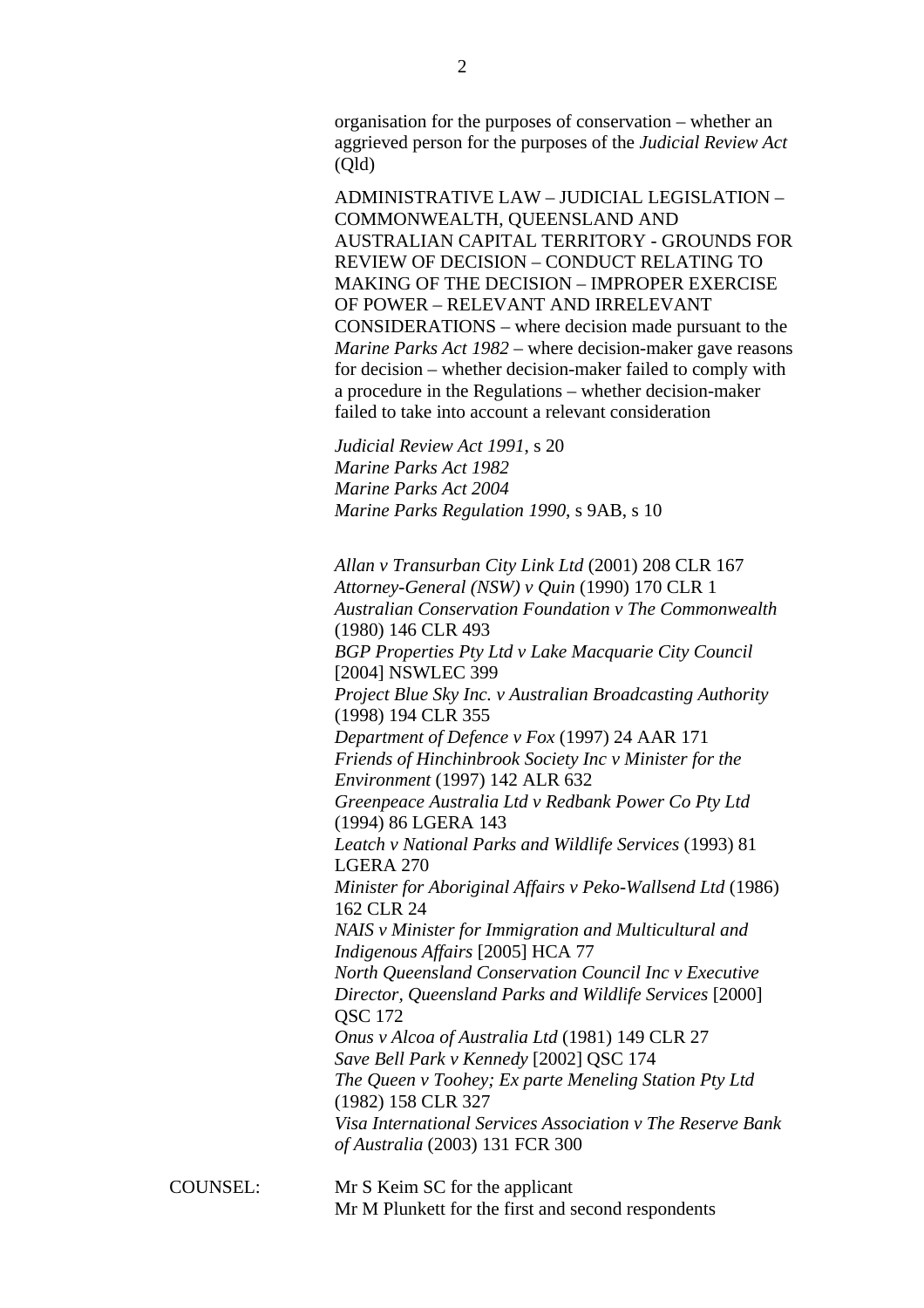Mr D J S Jackson QC with Mr Litster for the third and fourth respondents

- SOLICITORS: Environmental Defender's Office of North Queensland for the applicant Crown Law for the first and second respondents Hopgood Ganim Lawyers for the third and fourth respondents
- [1] The applicant is an incorporated association. It seeks, pursuant to s 20 of the *Judicial Review Act 1991* ("JRA"), a statutory order to review a decision made by the first respondent on 18 May 2005. The decision was to issue a Marine Parks Permit for the construction of two breakwaters which were to intrude into the Great Barrier Reef Coast Marine Park, Hinchinbrook Channel at Cardwell in the State of Queensland.
- [2] The first and second respondents are delegates of the Chief Executive of the Environmental Protection Agency. The first respondent was the relevant decisionmaker whose decision is challenged in this proceeding. The second respondent was the decision-maker granting a related development approval which is not renewable in this proceeding.
- [3] The third and fourth respondents are corporations for whose benefit the construction project was undertaken and which have now been given leave to contest this application.
- [4] The respondents oppose the application on the grounds that the applicant does not have standing as "an aggrieved person" and further, that there has been no breach of any requirements of valid decision-making.

## **Background facts**

- [5] By an application dated 28 July 2004<sup>1</sup>, the Cardwell Shire Council sought a permit pursuant to the Queensland *Marine Parks Act* 1982 and *Marine Parks Regulation* 1990 ("the Regulation") for the construction of two breakwaters which would intrude into the Great Barrier Reef Coast Marine Park.
- [6] The application was made at the behest of the third and fourth respondents who had applied to the Cardwell Shire Council for approval of certain development works which incorporated the construction of the breakwaters. The application was supported by reports of consulting engineers, Cardno Pty Ltd and further expert reports commissioned by them. The required public advertising of the proposal resulted in 25 submissions being received<sup>2</sup> including one from the applicant.<sup>3</sup> Reports were also received from various government departments and agencies.
- [7] The public submissions and other documents were assessed by Mr Mattocks, Senior Conservation Officer of the Environmental Protection Agency.<sup>4</sup> He identified some 30 matters of concern or "themes" raised in those submissions.<sup>5</sup> He formed an

 $\frac{1}{1}$  Ex 1 Tab 1  $\overline{2}$ 

Ex 1 Tab 10

<sup>3</sup> Ex 1 pp 157-169

<sup>4</sup> Ex 1 Tab 28

 $\leq$ Ex 1 p 1443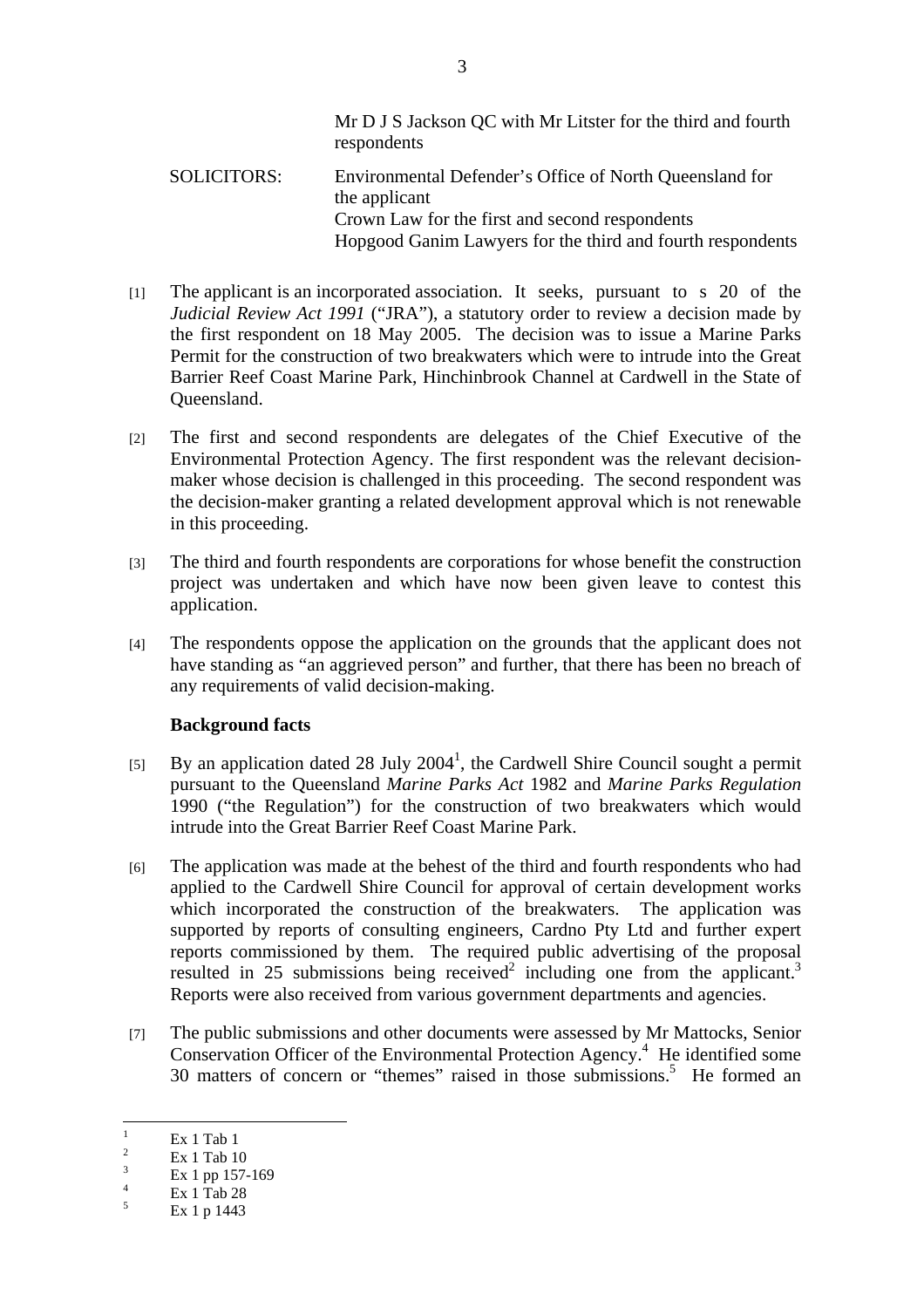opinion that the permit should not issue and communicated this and his reasons to the first respondent.

- [8] On 18 May 2005 the respondent issued the permit  $(QN05/08)^6$  for the construction of the two breakwaters subject to certain conditions.
- [9] On 8 July 2005 the first respondent provided a Statement of Reasons which was later supplemented by further and better particulars.<sup>7</sup>
- [10] In his Statement of Reasons the first respondent made general findings to the effect that the majority of submissions did not support the granting of the permit; that 80% of public submissions cited significant impacts on scenic amenity and wilderness values and aesthetics; and that the existing amenity of the area was already diminished by a marina, residential development, dredges, pipelines and markers.<sup>8</sup> He then dealt separately with each of the matters required to be considered by s  $9AB(2)$ <sup>9</sup> of the Regulation and set out his conclusions. In summary, these conclusions were to the effect that the proposed breakwaters will have impacts on the environment which could be managed and mitigated through the imposition of conditions; the breakwater construction was within the footprint area already affected by maintenance dredging<sup>10</sup>; the adverse impacts on natural and cultural resources will be short term and/or manageable<sup>11</sup>; the impacts were acceptable because of the reduction in dredging requirements.<sup>12</sup>
- [11] I turn now to the first of the issues raised for my determination.

## **Standing**

[12] The applicant was incorporated in August 1997. Its principle objects include: - "To protect and promote the conservation of biodiversity generally and to do so specifically in the area approximately bounded to the east by the Great Barrier Reef from approximately Dunk Island in the north southward to the Palm Group of Islands, and to the west by the Cardwell and Kirrama Ranges from approximately Tully in the north southwards to Ingham. $13$ 

> To protect the ecological, aesthetic and wilderness integrity and values of Hinchinbrook Island, Hinchinbrook Passage, the Family and Brook Groups of Islands, Garden and Gould Islands, other nearby islands and the marine area described above."

[13] The applicant's right to seek this review is challenged by the respondents. On behalf of the first respondent, Mr. Plunkett of Counsel, argued the starting point on this issue is an examination of the legislation "by reference to subject, scope and purpose of the statute rather than by any application of concepts derived from decisions under the general law respecting what has come to be known as

 6 Ex 1 Tab 31

<sup>7</sup> Ex 1 Tabs 32 and 34

<sup>8</sup> Ex 1 Tab 32 para 3.4 9

 $\frac{9}{10}$  Ibid paras 3.5-3.17

 $10$  Ibid para 4.2

 $\frac{11}{12}$  Ibid para 4.3

 $\frac{12}{13}$  Ibid para 4.5

Ex "MM1" Affidavit of Margaret Moorhouse sworn 8 August 2005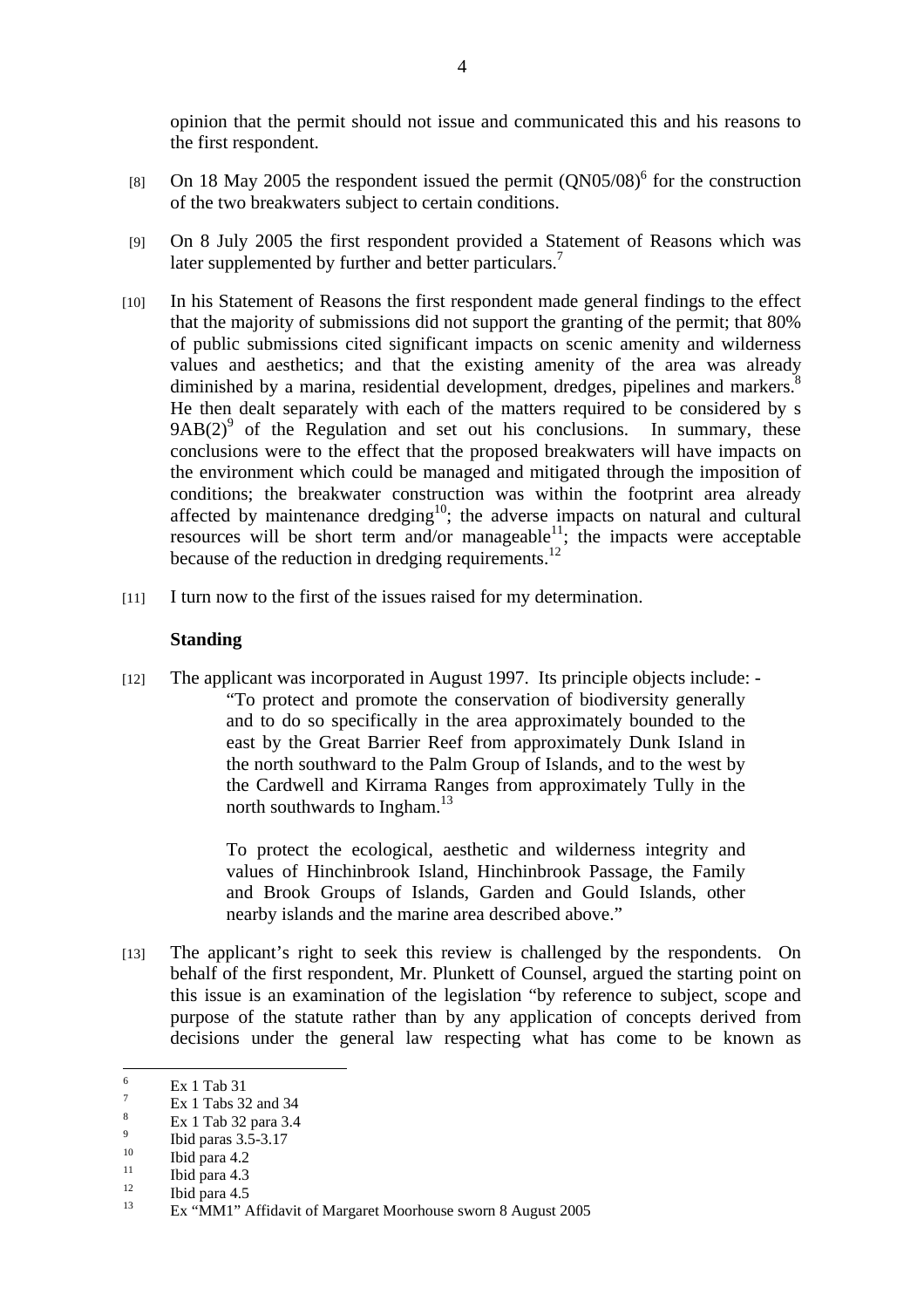'standing'." *Allan v Transurban City Link Ltd.14* It is in that context that one has to determine whether a person's interests "are adversely affected" for the purpose of s 7 of *Judicial Review Act.* He contended that the applicant's interest was no different to that of a member of the general public. Further, the applicant has failed to show that it is affected over and above the ordinary member of the public by identifying that it has a "special interest". See *Australian Conservation Foundation v The Commonwealth15; Onus v Alcoa of Australia Ltd*. 16

[14] The question of whether an organisation such as the applicant in this case has a "special interest" has been considered in a number of cases. I agree with the remarks of Chesterman J that a comparison of a particular interest is a "barren exercise".<sup>17</sup> But his consideration of a number of cases leads to the following statement: –

> "The purpose of the proceedings is to test the lawfulness of the decision. They will not directly affect any legal rights or proprietary interests… Another point of significance is that if [the applicant] does not have standing to test the validity of the permit no-one else will have and the decision, which may be quite unlawful, will go uncorrected. [the applicant] has an interest in efficient government but it has an equal interest in lawful government."<sup>18</sup>

- [15] In *Save Bell Park v Kennedy<sup>19</sup>* Dutney J discussed the above remarks and the decision of the High Court in *Allan v Transurban City Link Limited*<sup>20</sup> and said:-"The applicant, despite its short existence, appears on the evidence to be the recognised body in the Emu Park community involved in the preservation and protection of Bell Park and its surroundings. It is difficult to imagine any other group or other individual having standing if the applicant is denied the right to pursue this matter. The applicant has, in my view, a genuine desire to test the validity of decisions affecting its area of specific community activity. It thus, cannot in my view, be said to have an interest which is merely intellectual or emotional as such interests are now understood nor is the proceeding an abuse of process."<sup>21</sup>
- [16] The fact that a particular group of individuals or an incorporated association takes up a cause does not mean there will automatically be standing. Much depends on the circumstances of the case. As Stephen J said in *Onus* (supra) –

"As the law now stands it seems rather to involve in each case a curial assessment of the importance of the concern which the plaintiff has with the particular subject matter and the closeness of that plaintiff's relationship with the subject matter. $"^{22}$ 

 $14$ <sup>14</sup> (2001) 208 CLR 167 at [15]<br><sup>15</sup> (1980) 146 CLB 493 at 530

<sup>&</sup>lt;sup>15</sup> (1980) 146 CLR 493 at 530<br><sup>16</sup> (1981) 140 CLB 27

 $^{16}$  (1981) 149 CLR 27

<sup>17</sup> *North Queensland Conservation Council Inc v Executive Director, Queensland Parks and Wildlife Service* [2000] **QSC** 172<br> **Ibid at para 35** 

 $^{19}_{20}$  [2002] QSC 174

 $\frac{20}{21}$  Supra

 $\frac{21}{22}$  Ibid at para 14

Ibid at p 42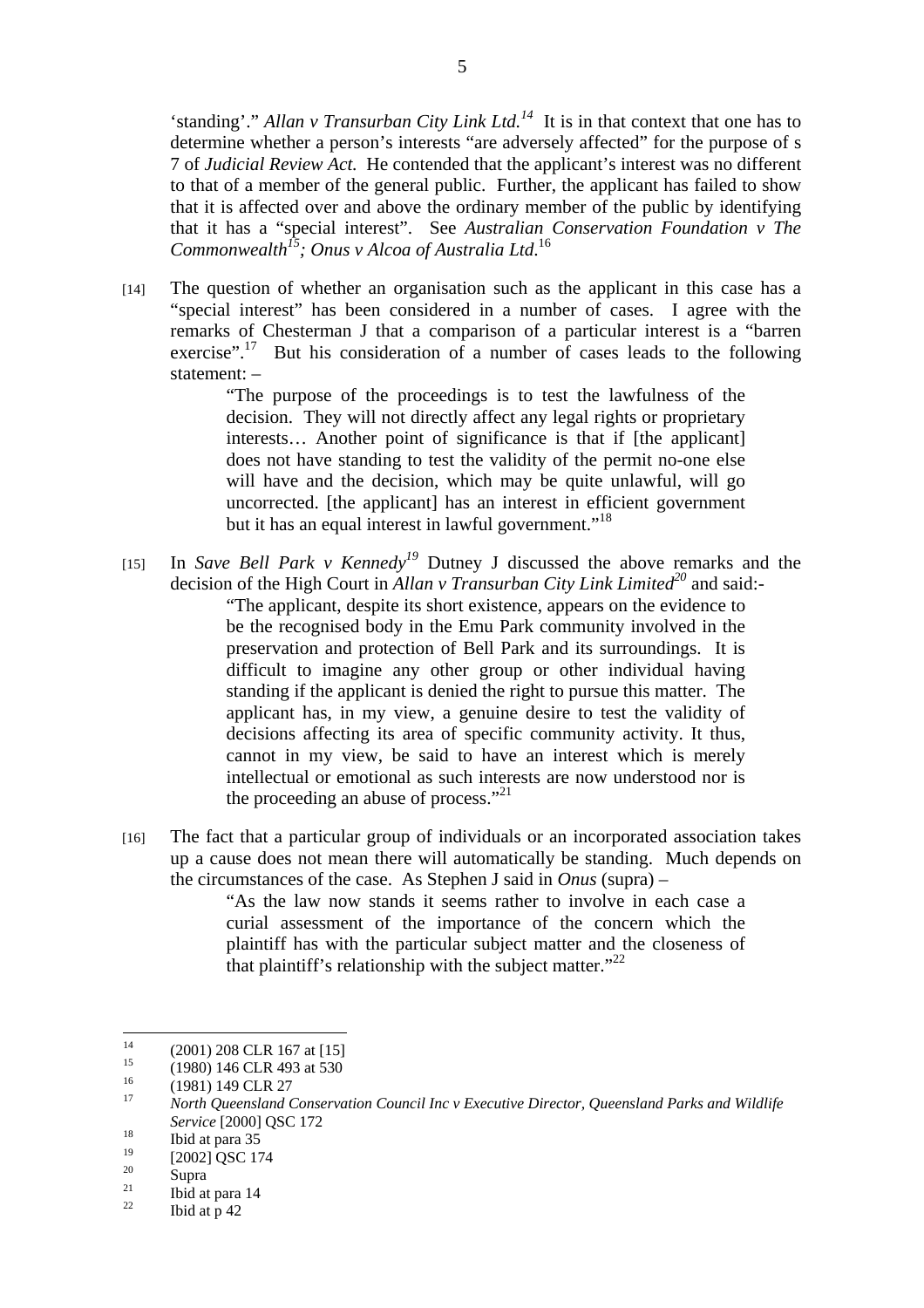- [17] As to that curial assessment, I note that *The Marine Parks Act* 1982 provides for public consultation when defining a marine park (s 13) and Regulation 9AA, in certain circumstances, requires public notification of requests for permission to use the parks and a consideration of public submissions before permission is granted. Consequently the legislature's contemplation of public involvement in the process gives some indication of the breadth of interests which would be considered.
- [18] The applicant has, since its incorporation, actively campaigned to protect the environment of the Hinchinbrook area of the Marine Park. Even before that incorporation, the members of the organisation were personally involved in similar activities.<sup>23</sup> I am satisfied that the persons with concerns about the effects of the proposed development have rallied to support the applicant. The applicant is the peak organisation to raise concerns and it does so with a genuine desire to ensure protection of the environment. It has contributed significantly to the public debate on issues relating to the environment in this area. This has included making submissions in relation to Management Plans for Hinchinbrook Island National Park, Hinchinbrook Plan of Management (GBRMPA), Hinchinbrook Channel Management (EPA).<sup>24</sup> The applicant and individual persons associated with its aims, made quite substantial submissions to the decision-maker. By reason of those facts, the applicant is entitled to test the validity of that decision. No other group or individual is identified as having an equivalent position to do so. The local authority is directly involved in facilitating the project and cannot independently represent the public interest.
- [19] The standing of persons who show a genuine concern with the environment and play a role in its protection has, in legislation enacted since the institution of these proceedings, been recognised in the *Marine Parks Act* 2004. Section 140 provides:-

"**140(2)** An individual is taken to be a person aggrieved by the decision, failure, or conduct if –

- (a) The individual is  $-$ 
	- (i) an Australian citizen; or
	- (ii) ordinarily a resident of Australia, and
- (b) at any time in the 2 years immediately before the decision, failure or conduct, the individual engaged in a series of activities in Australia for the protection or conservation of, or research into, the environment."
- [20] Whilst no similar provision is present in the *Marine Parks Act* 1982 pursuant to which this project was considered. I take the view that the new enactment is an affirmation of the fact that a person genuinely engaged in activities of the kind mentioned ought to be seen as a "person aggrieved" for the purpose of that statute.
- [21] The history of the applicant's activities, the extensive nature of the submissions made by the applicant and its members and its recognition as a peak organisation, persuades me that the applicant does have standing to bring these proceedings. The applicant's involvement in this specific project goes beyond a 'mere emotional or intellectual concern'. It is the appropriate organisation to ensure the accountability of the decision-maker. I am satisfied therefore that the applicant is 'an aggrieved person' within the meaning of the term for the purposes of the JRA.

 $23$  $^{23}$  Affidavit Margaret Moorhouse sworn 8 August 2005

<sup>24</sup> Affidavit Margaret Thorsborne sworn 8 August 2005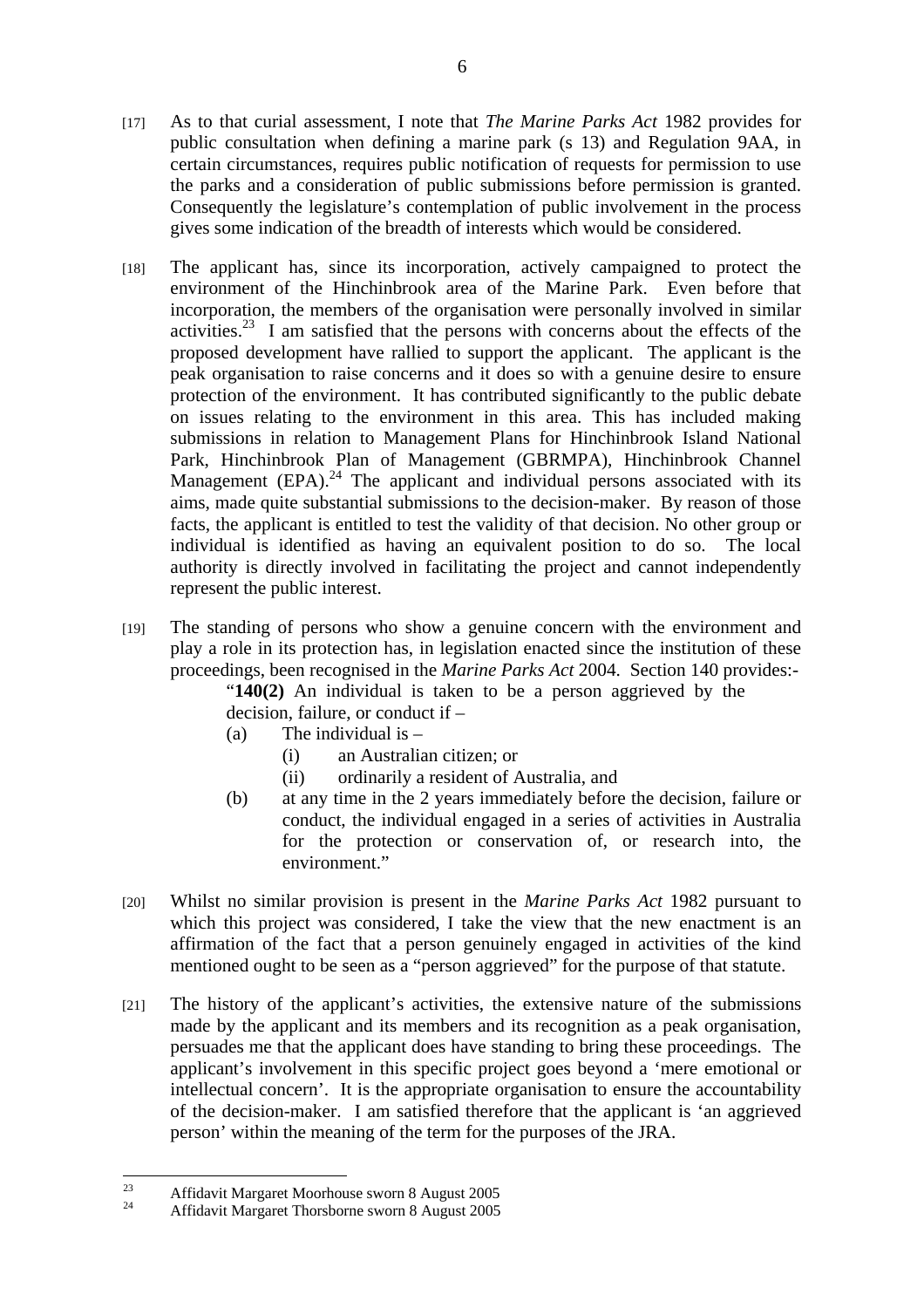[22] There is no argument that the decision was made under an enactment, that it was of an administrative character and was thus reviewable under the JRA. Also there was agreement that the enactment applied to the area of the proposed development.<sup>25</sup>

#### **Statutory provisions**

[23] The decision in question was made pursuant to s  $10(1)$  of the Regulation. In arriving at the decision the Executive Officer, or in this case the delegate, must act in accordance with s 9AB which provides:-

"(1) In considering an application for a permission, the chief executive may consider any relevant matter for the application.

(2) Without limiting subsection (1), the chief executive must have regard to the following –

- (a) the objectives of the zone or the marine park for which the application is made;
- (b) the orderly and proper management of the marine park for which the application is made;
- (c) the conservation of the natural or cultural resources of the marine park for which the application is made;
- (d) Any management plan for the marine park, for which the application is made, that is approved by the Minister under section 17;
- (e) the existing use and amenity, and the future or desirable use and amenity, of the location, and areas adjacent to the location, for which the application is made;
- (f) the size, extent and location of any proposed use in relation to the way the location, and the areas adjacent to the location, are being used;
- (g) the likely effects of any proposed use in the location for which the application is made on –
	- (i) the areas adjacent to the location; and
	- (ii) the environment;
- (h) the proposed means of access to and egress from the marine park;
- (i) the use and adequacy of provisions for mooring, landing, parking, loading and unloading a vehicle, vessel or aircraft;
- (j) the nature of the equipment to be used for the proposed use;
- (k) the arrangements for the removal, upon the expiration of the permission, of the structure, landing area, farming facility or vessel or any other thing that is to be built, assembled, constructed or fixed in position for the proposed use;
- (l) the arrangements for making good any damage caused by the proposed activity to the marine park for which the application is made;'
- (m) Any fee or other amount that is overdue for payment by the applicant as the holder of a permission for which the fee or amount is payable;
- (n) if the application relates to an undeveloped project, the cost of which will be large – the capacity of the applicant to satisfactorily develop the project."

 It is to be noted that the terms of subsection (1) are permissive and those in subsection (2) are mandatory but subject to the principles discussed in *Project Blue Sky v Australian Broadcasting Authority26.* 

## **Grounds for review**

[24] The grounds for review are set out in paragraph 3 of the Application as follows:-

 $25$  $\frac{25}{26}$  Transcript 71-2, see exs 3 and 5

<sup>26 (1998) 194</sup> CLR 355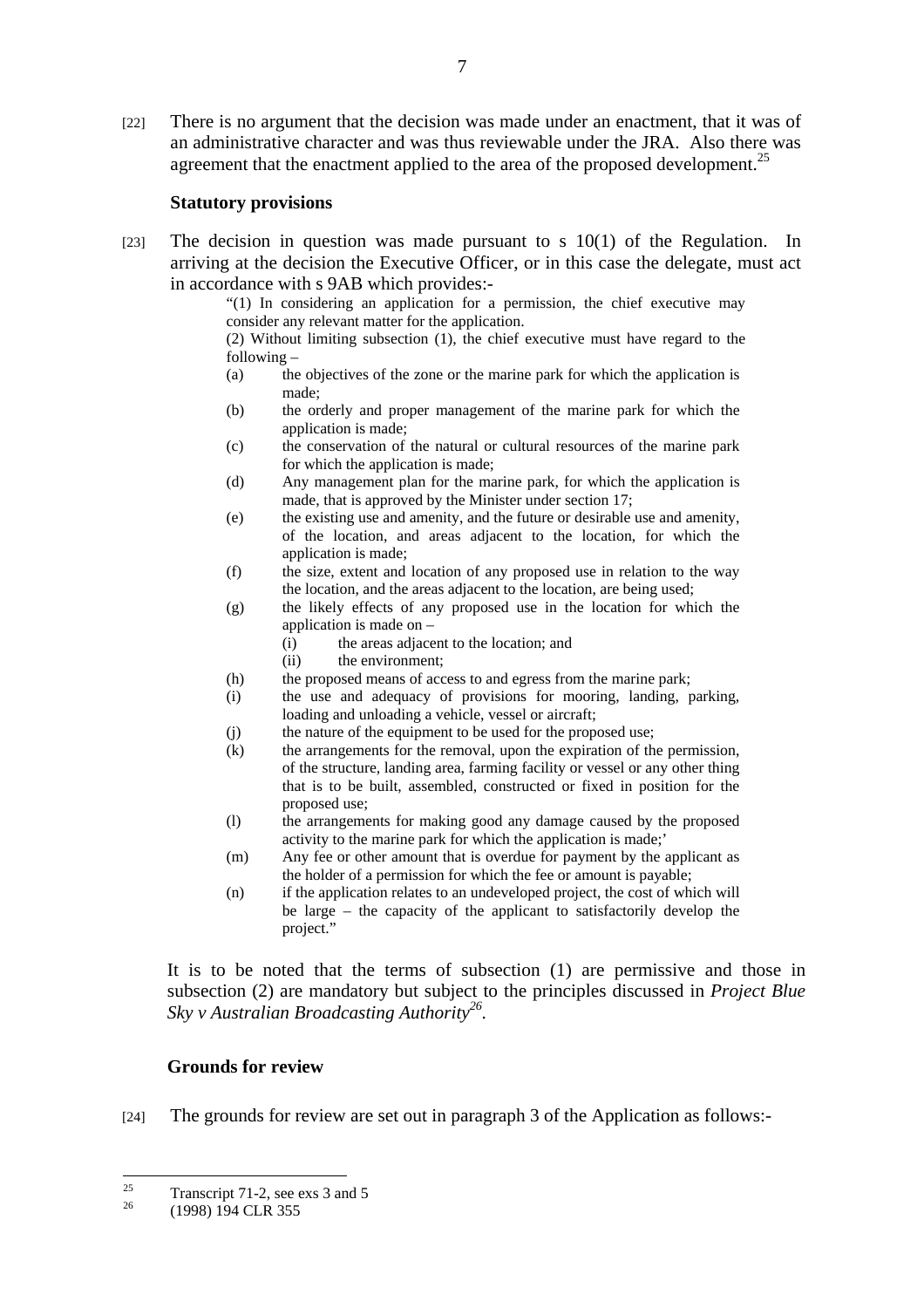"3. The decision of the first respondent made on  $18$  May  $2005$  pursuant to s  $10(1)$ of the regulation to grant permission to the council to construct two breakwaters within the zone is flawed and invalid for the following reasons:

- (a) The first respondent failed to comply with a procedure required by s 9AA(4) of the regulation, namely, to consider the written submissions received by the chief executive in response to the public notice of the application, in that the first respondent did not take into account the substantive matters arising from submissions but, rather, noted their *in globo* opposition to the approval and the fact that, *inter alia,* the submissions dealt with issues of scenic amenity, wilderness values and aesthetics and that some other influences on amenity in the Oyster Point area exist.
- (b) The first respondent failed to comply with a procedure required by s  $9AB(2)(g)$  of the regulation, namely, to have regard to the likely effects of any proposed use in the location for which the application is made on the areas adjacent to the location and the environment in that:
	- (i) In determining the effects of the proposed breakwaters on net dredging in the vicinity, the first respondent purported to make conclusions on likely effects of the proposal when the information on which the purported conclusion was made was indicative only and did not allow a conclusion as to what were the likely effects;
	- (ii) In determining such likely effects, the first respondent failed to apply the precautionary principle which was a requirement arising by application of the common law and/or as a matter of statutory construction;
- (c) The first respondent failed to take into account an important and relevant consideration, namely, the downstream impacts of the construction of the breakwaters, namely the increased use of boats in the areas adjacent to the location and the resultant impact of that increased boat use on those areas and the environment, including through resultant increased boat strikes on dugong and snubfish dolphin, and, by failing to take into account this consideration, failed to comply with procedures required by each of paragraphs (a) – (j) of ss  $9AB(2)$  of the regulation.
- (d) The first respondent failed to take into account an important and relevant consideration, namely, advice that and the fact that the proposed length of the breakwater walls are very significantly shorter than previous proposals for a breakwater at Oyster Point with the resultant likelihood that the breakwater will fail to function effectively for its purpose of providing protection to boats using the access channel with a further result that a need will arise to approve an extension of the current proposed breakwater such extension giving rise to S 9AB impacts that have not been considered on this application and might lead to a different decision were they part of this application which failure, *inter alia*, also amounts to a failure to comply with procedures required by ss 9AB(2)(b), namely, the requirement to have regard to the proper and orderly management of the park.
- (e) Each of the matters dealt with in sub-paragraphs (a)-(d) of this paragraph also involve errors of law in that the first respondent failed to comprehend the nature of the task required of him by the relevant provisions of the regulation."
- [25] After hearing the evidence of the first respondent, Mr Keim SC for the applicant quite properly abandoned the allegations set out in paragraph  $3(a)$  above<sup>27</sup> but pursued the point whether the quality of the consideration failed to meet the requirements of s 9AB.

 $27$ Transcript 73/1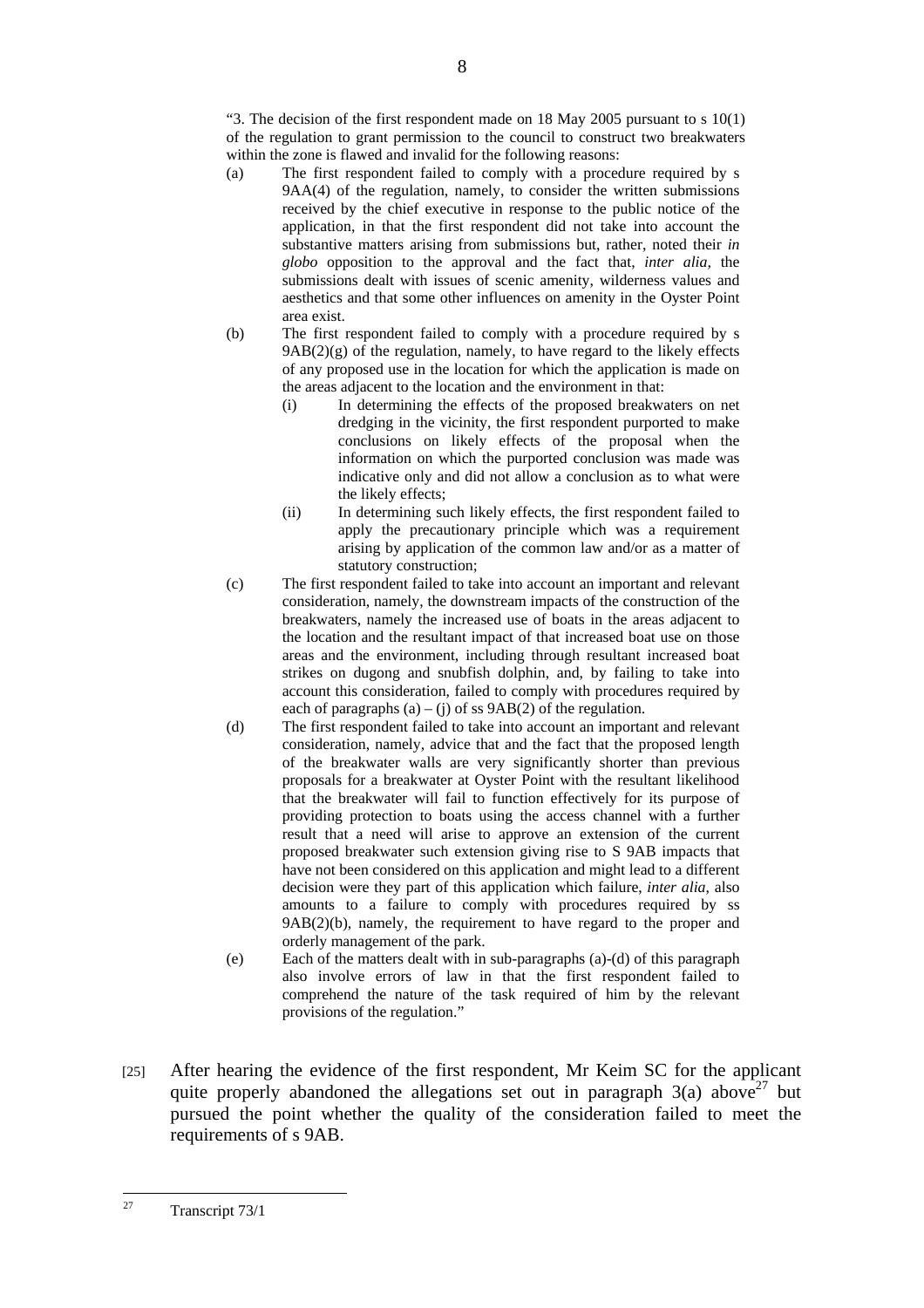#### **Legal principles**

[26] It is appropriate before embarking upon a consideration of these further grounds to recall the general principles which must guide a review of this kind. The remaining grounds are premised upon the decision-maker failing to take into account relevant considerations. In *Minister for Aboriginal Affairs v Peko-Wallsend Ltd*<sup>28</sup> Mason J identified the principles which touch upon such a ground. Those principles are summarised in the following excerpts<sup>29</sup>:-

> "(a) the ground of failure to take into account a relevant consideration can only be made out if a decision-maker fails to take into account a consideration which he is *bound* to take into account in making that decision…a person entrusted with a discretion "must call his own attention to the matters which he is bound to consider".

> (b) What factors a decision-maker is bound to consider in making the decision is determined by construction of the statute conferring the discretion. If the statute expressly states the considerations to be taken into account, it will often be necessary for the court to decide whether those enumerated factors are exhaustive or merely inclusive…

> (c) Not every consideration that a decision-maker is bound to take into account but fails to take into account will justify the court setting aside the impugned decision and ordering that the discretion be reexercised according to law. A factor might be so insignificant that the failure to take it into account could not have materially affected the decision…

> (d) The limited role of a court reviewing the exercise of an administrative discretion must constantly be borne in mind. It is not the function of the court to substitute its own decision for that of the administrator by exercising a discretion which the legislature has vested in the administrator. Its role is to set limits on the exercise of that discretion, and a decision made within those boundaries cannot be impugned.

> It follows that, in the absence of any statutory indication of the weight to be given to various considerations, it is generally for the decision-maker and not the court to determine the appropriate weight to be given to the matters which are required to taken into account in exercising the statutory power…

> …So too in the context of administrative law, a court should proceed with caution when reviewing an administrative decision on the ground that it does not give proper weight to relevant factors, lest it exceed its supervisory role by reviewing the decision on its merits.

> (e) The principles stated above apply to an administrative decision made by a Minister of the Crown…"

 $28$  $\frac{28}{29}$  (1986) 162 CLR 24

<sup>29</sup> Ibid at 39-42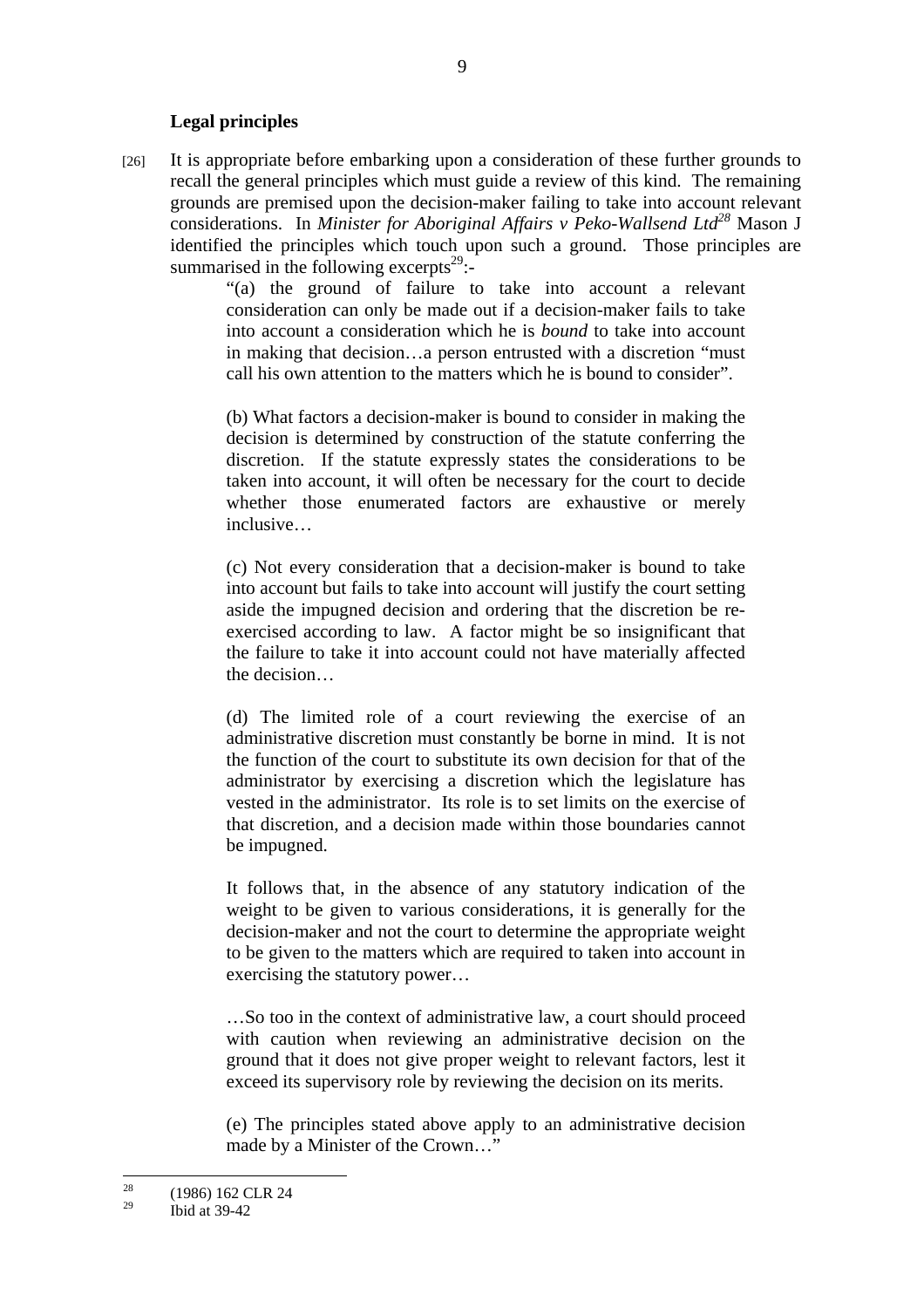[27] In *NAIS v Minister for Immigration and Multicultural and Indigenous Affairs*,<sup>30</sup> Gummow J said:-

> "14. It is of the first importance for this appeal to recall several wellsettled principles in this field. The first is that maladministration is not to be confused with the illegality which founds judicial review. The second is, that the adoption of the paradigm of judicial processes of decision-making at trial and on appeal is rarely helpful because it is apt to blur the constitutionally entrenched distinctions between judicial and executive power.

> 15. These fundamental principles inform the following statement by Brennan J in *Attorney-General (NSW) v Quin<sup>31</sup>*:

 "The duty and jurisdiction of the court to review administrative action do not go beyond the declaration and enforcing of the law which determines the limits and governs the exercise of the repository's power. If, in so doing, the court avoids administrative injustice or error, so be it; but the court has no jurisdiction simply to cure administrative injustice or error. The merits of administrative action, to the extent that they can be distinguished from legality, are for the repository of the relevant power and, subject to political control, for the repository alone."

 "[T]he scope of judicial review must be defined not in terms of the protection of individual interests but in terms of the extent of power and the legality of its exercise. In Australia, the modern development and expansion of the law of judicial review of administrative action have been achieved by an increasingly sophisticated exposition of implied limitations on the extent or the exercise of statutory power, but those limitations are not calculated to secure judicial scrutiny of the merits of a particular case."

[28] Mr Keim SC particularly invited my attention to cases referring to the expression "have regard to", in particular the remarks of O'Loughlin J in *Department of Defence v Fox*<sup>32</sup> who relied particularly on the comments of Gibbs CJ in *The Queen v Toohey; Ex parte Meneling Station Pty Ltd33.* I will set out in full the relevant parts of the latter:-

> "However, the section draws a clear distinction between those matters to which the commissioner "shall have regard" and those

 $30<sup>2</sup>$  $^{30}$  [2005] HCA 77

 $^{31}$  (1990) 170 CLR 1 at pp 35, 36

 $\frac{32}{33}$  (1997) 24 AAR 171

<sup>33 (1982) 158</sup> CLR 327 at 333-4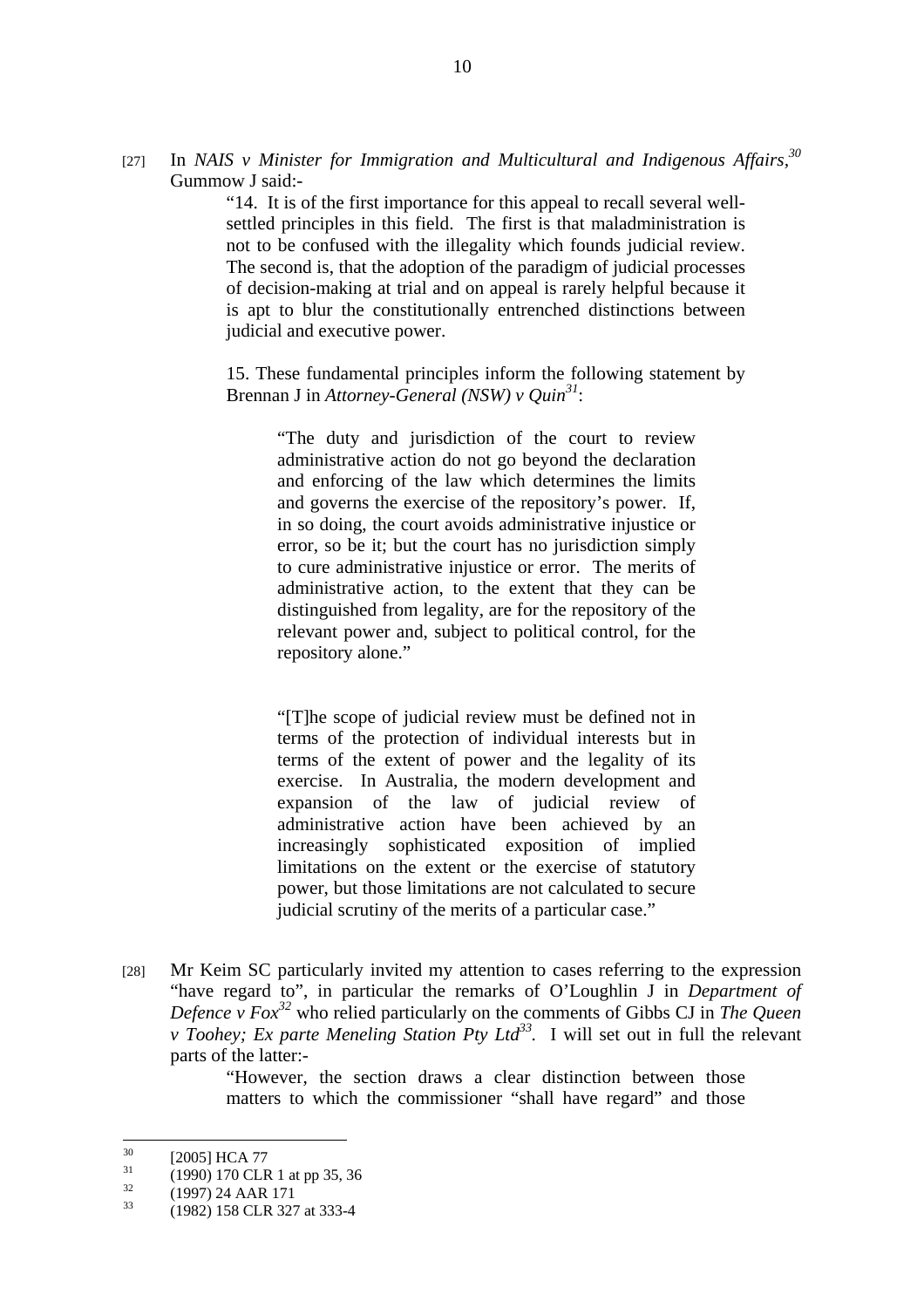upon which he "shall comment". When the section directs the Commissioner to "have regard to" the strength or otherwise of the traditional attachment by the claimants to the land claimed (subsection 3), and to the principles set out in subsection 4, it requires him to take those matters into account and to give weight to them as a fundamental element in making his recommendation: cf *Reg v Hunt: Ex parte Sean Investments Pty Ltd*. When the section directs him to comment on the matters mentioned in pars. (a) to (d) of subsection (3), it requires him to remark upon those matters and to express his views upon them…

…The Commissioner must, in making his recommendation, have regard to this general principle, and to the strength or otherwise of the traditional attachment of the claimants to the land claimed in the particular case. If he recommends that an area be granted to a Land Trust it then becomes a matter for the Minister, acting under s 11, to decide whether or not he is satisfied that the land or any part of it should be so granted. The Minister is in no sense bound by the recommendation of the Commissioner, and in making his decision may wish to consider the matters mentioned in pars (a) to (d), including the detrimental effect of acceding to the claims…But the ultimate weight to be given to these matters is for the Minister to decide."

[29] Mr Plunkett and Mr Jackson QC each referred to the remarks of Tamberlin J in *Visa International Service Association v The Reserve Bank of Australia*<sup>34</sup> as follows:-"Where the question is one as to weight or degree of importance to be attached to particular factors, then that is usually solely for the determination of the decision-maker, subject to the observations of Mason J in relation to *Wednesbury* unreasonableness. If it can be shown that the decision-maker has misconstrued the statutory language, this may also constitute a failure to take into account a relevant consideration and may be sufficient to invalidate the decision depending on the circumstances and statutory context."

 Further, at p 431 of the report his Honour made reference to Aaronson and Dyer in "Judicial Review of Administrative Action" 2<sup>nd</sup> ed, 2000 at 229, pointing out that-

"The argument that decision-makers are under an implied obligation to make inquiries before coming to their decision rarely succeeds and that the normal rule is to allow decision-makers to do no more than react to material provided to them. The normal rule is of course subject to exceptions."

The able research of Counsel identified a number of other cases which considered the scope of the above general principles but I do not find it necessary to refer to each of them. In this case there is nothing submitted that would take this case outside the application of regular principles.

## **Precautionary principle – 3(b)**

 $34$ 34 (2003) 131 FCR 300 at p 429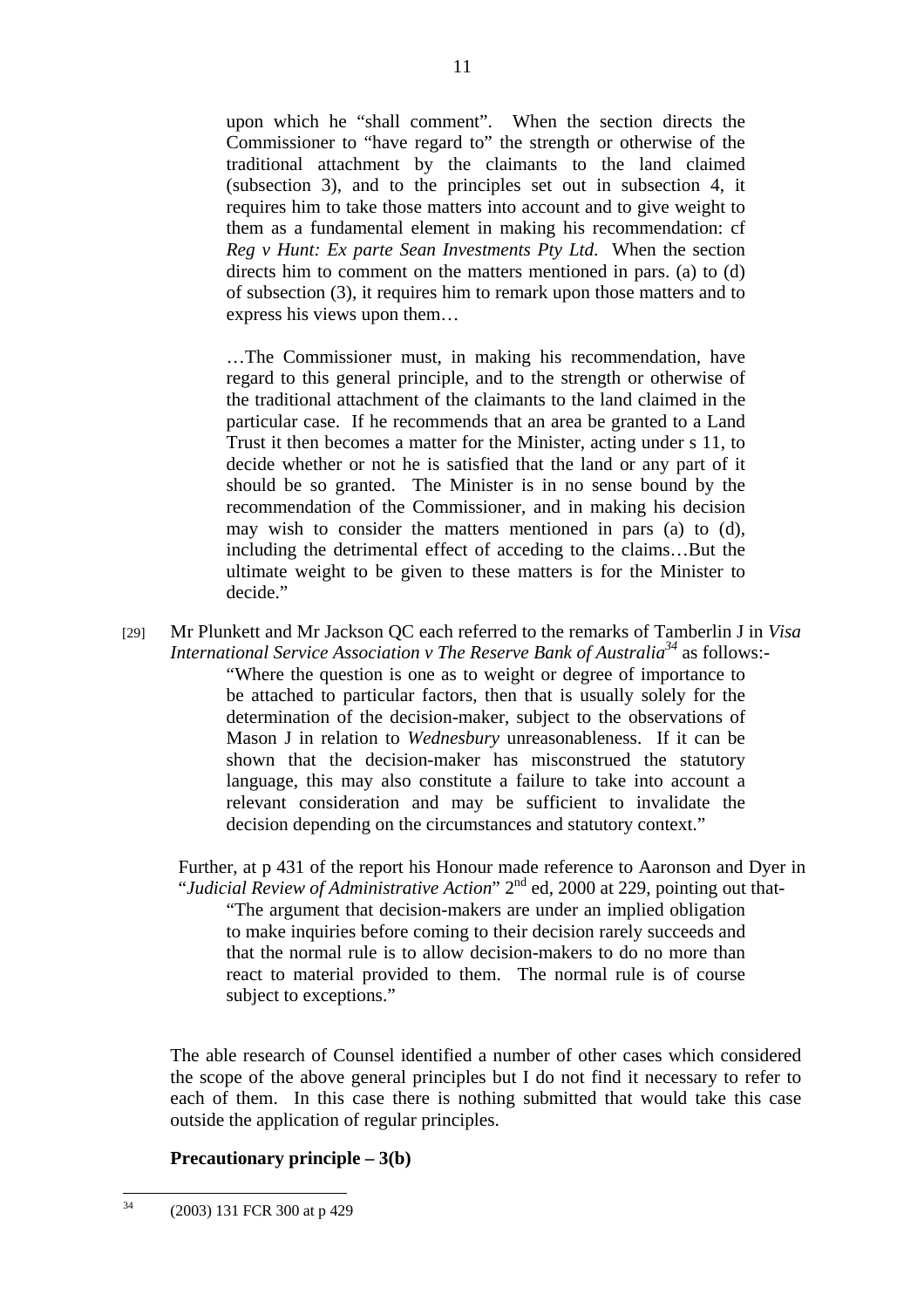- [30] Turning then to paragraph 3(b), the allegations centre on a lack of evidence about the effects the breakwaters would have on the need for maintenance dredging and on the failure to apply the "precautionary principle". The justification for the construction of the breakwaters is to reduce the incidence of maintenance dredging and the harmful impacts associated with it. These impacts fall to be considered generally under subsection (1) of the Regulation but also more specifically in subsections  $2(b)$ , (c), (e), (f) and (g).
- [31] It is convenient to deal with the claim concerning the precautionary principle first. The applicant asserts that the precautionary principle applies to a consideration of this case as a matter of general law. There is no specific requirement in the applicable Act or Regulations to have regard to any such principle, although in subsequent legislation such a requirement has been inserted and the scope of the principle is defined.35 The applicant relied particularly on the remarks of Stein J in *Leatch v National Parks and Wildlife Services36* as follows:-

"In my opinion the precautionary principle is a statement of common sense and has already been applied by decision-makers in appropriate circumstances prior to the principle being spelt out. It is directed towards the prevention of serious or irreversible harm to the environment in situations of scientific uncertainty. In its premise is that where uncertainty or ignorance exists concerning the nature or scope of environmental harm (whether this follows from policies, decisions or activities), decision-makers should be cautious."

 To similar effects are the remarks of Pearlman J in *Greenpeace Australia Ltd v Redbank Power Co Pty Ltd*<sup>37</sup> and of McClellan CJ in *BGP Properties Pty Ltd v Lake Macquarie City Council*<sup>38</sup>. In each of those cases the court was considering statutory provisions for which the precautionary principle was defined and the consideration of it required. However, the applicant submits that the principle applies generally in circumstances where the decision will impact on a sensitive environment and that it applies here in consideration of "any relevant matter" for the purpose of s 9AB(1).

[32] The respondents argue that the precautionary principle has no application, save when a statute expressly provides for it and certainly has no application in this case where Regulation 9AB expressly identifies the relevant considerations. They argue that to overlay these statutory requirements with a consideration of precautionary principle would give rise to an irrelevant consideration. They argue that the cases relied upon by the applicant do not establish that there was a general obligation to apply the principle. Reference is made to *Friends of Hinchinbrook Society Inc v Minister for the Environment*<sup>39</sup> in which Sackville J reviewed the initial consent to the Port Hinchinbrook Development and said:-

> "There is nothing to suggest that in 1983 any particular formulation of the precautionary principle commanded international approval, let alone endorsement by the parliament. It may be that the "common sense principle" identified by Stein J is one to which the Minister must have regard. But this would flow from the proper construction of the relevant legislation and of its scope and purpose, rather than

 $35$ <sup>35</sup> *Marine Parks Act* 2004 – Definition sch;<br>
(1993) 81 LGERA 270<br>
(1993) 82 LGERA 270

 $^{37}$  (1994) 86 LGERA 143

 $^{38}$  [2004] NSWLEC 399

<sup>39 (1997) 142</sup> ALR 632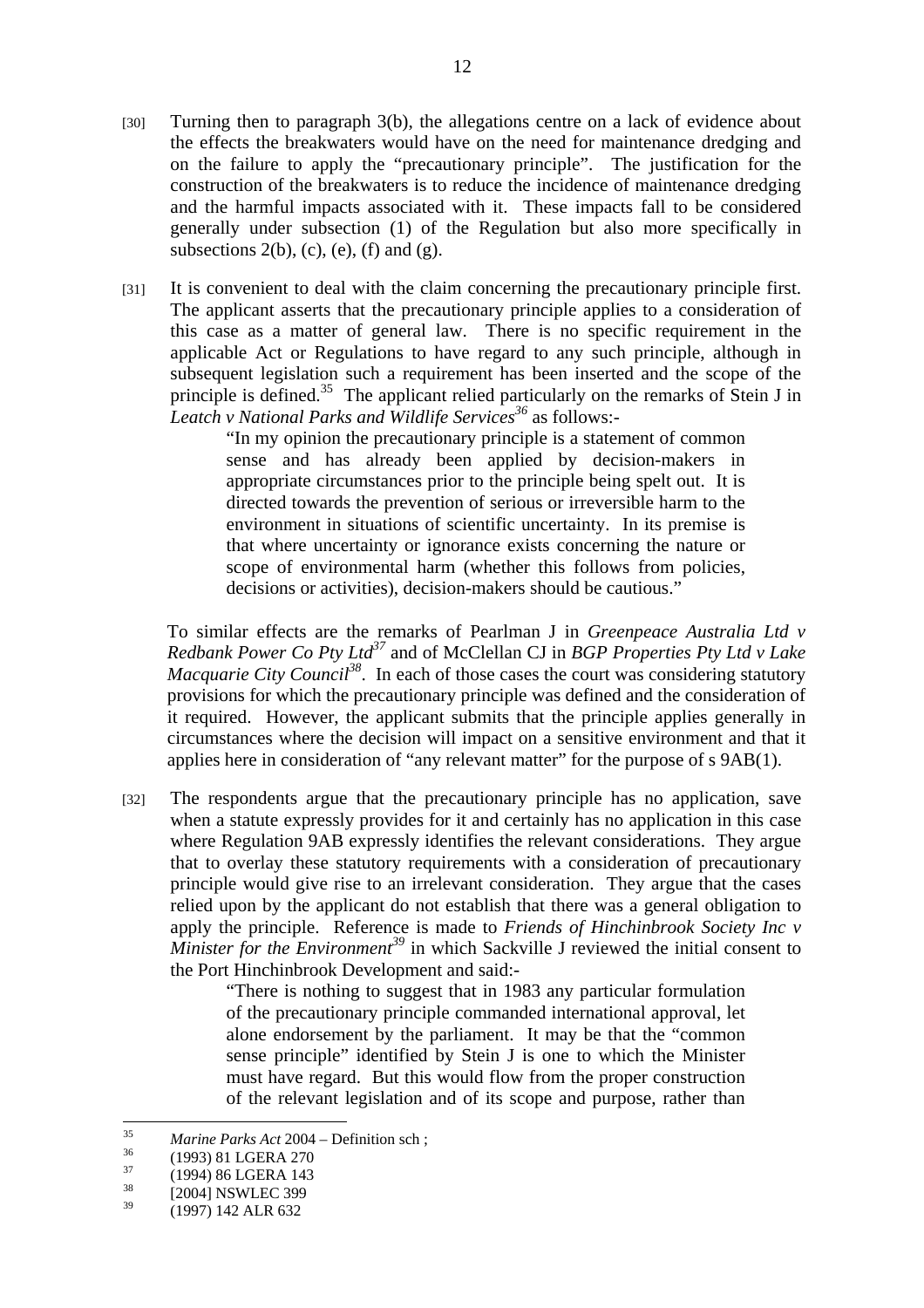the adoption by representatives of Australian governments of policies and objectives relevant to a national strategy on the environment...It would be difficult, for example, for the Minister to have regard only to the protection, conservation and presentation of particular property, as required by s 13(1) of the *World Heritage Act*, unless he or she takes account of the prospect of serious and irreversible harm to the property in circumstances where scientific opinion is uncertain or in conflict."

- [33] The third and fourth respondents further submit that any application of such a principle was not justified in circumstances where (as here) it was the beneficial, rather than the harmful, consequences which could not be evaluated with certainty.
- [34] The scope of the prescribed considerations here are quite wide. In their terms they allow for a consideration of threat of serious or irreversible damage to the environment. The level of scientific certainty about measures to prevent harm would ordinarily be a factor in the overall consideration of the prescribed matters.
- [35] In the circumstances before me where there is no statutory definition of the precautionary principle and no express obligation to apply any such principle (I take the view that the adoption of the decision-maker of such a principle was likely to result in an additional consideration beyond those authorised by the Regulation and could thus amount to an irrelevant consideration). I find no basis for the suggestion that there was a procedural error because of any failure to apply the precautionary principle.

## **Dredging issue – 3(b)**

- [36] On the topic of dredging, the first respondent's findings about the past impacts of this activity were limited by the lack of information about the quantity of material previously removed. However, as is seen from the Further and Better Particulars, the first respondent had a detailed personal knowledge of the history of dredging of the existing channel and of spoil disposal. Because of this he found that "estimates on the reduction in maintenance dredging requirements are indicative only". He went on to find that "although the actual reduction is not calculable, based on expert opinion there will be a reduction of the material required to be disposed of" and concluded that construction of the breakwaters "should provide a net environmental gain". He acted upon expert opinion in finding that likely reduction would be "from 40,000 m<sup>3</sup>/year to 15,000-20,000 m<sup>3</sup>/year.<sup>40</sup>
- [37] These statements were challenged by the applicant as being "non-findings" because of the uncertainty which attended their making. The applicant identifies the assessment as to the benefits of the reduction of maintenance dredging as being fundamental to the decision-maker's consideration of paras (b), (e), (f) and (g) of s 9AB(2). The applicant makes reference to various statements in the materials placed before the first respondent and pointed to the lack of comment upon those statements as showing that he failed to "have regard to" relevant matters. Mr Keim SC cited in support the remarks of O'Loughlin J in *Department of Defence v Fox41* and Gibbs CJ in *The Queen v Toohey; Ex parte Meneling Station Pty Ltd*<sup>42</sup>.

 $40$  $\frac{40}{41}$  Ex 1 at p 1494 para 3.6

 $\frac{41}{42}$  Supra

Supra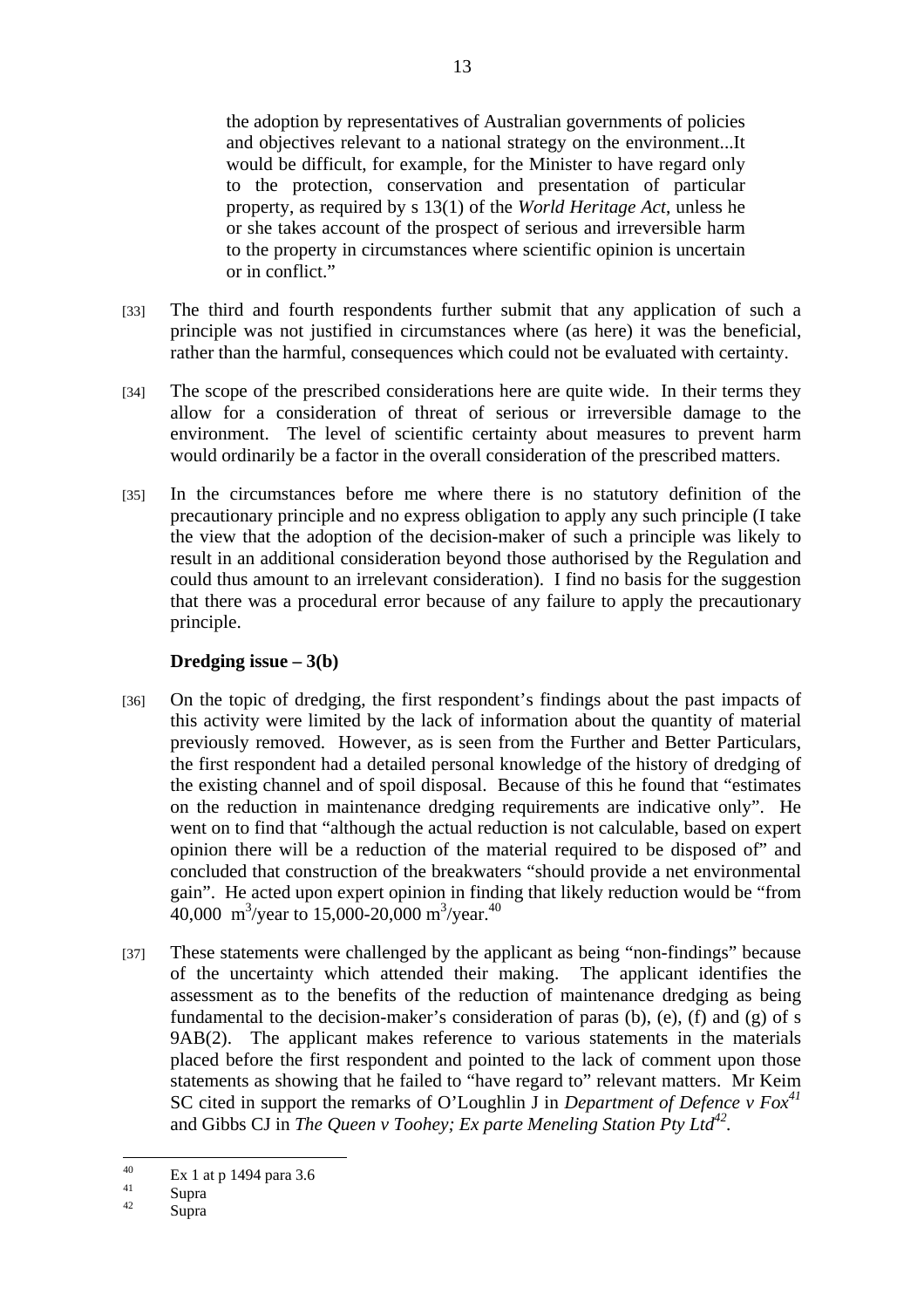- [38] It is the case that there was only limited data available from which to form estimates as to the quantity of dredging material that had been removed in the past. There were no means by which accurate data about any future activity could be assessed. However using the limited information available, some expert reports did make qualified projections about the reduction in dredging activity. It is evident that serious attention was given to this issue by the exchange of correspondence between Cardno and EPA.<sup>43</sup>
- [39] The respondents contend that none of the applicant's analyses of the evidence shows any reviewable error. These were questions of fact and conclusions which were solely for the decision-maker. In the absence of any statutory indication of the weight to be given to various considerations, it is generally for the decision-maker and not the court to determine the appropriate weight to be given to the matters which are required to be taken into account in exercising the statutory power. (Per Mason J in *Minister for Aboriginal Affairs v Peko Wallsend Ltd*<sup>44</sup>). Notwithstanding this submission on reviewing merits Mr Jackson QC points to evidentiary support for the first respondent's finding in the opinions expressed by the consultants to the third and fourth respondent and of Dr Ridd, an expert in tropical coast and oceanography "there will be a significant reduction in the saltation due to breakwater construction.<sup>45</sup> The quantitative estimates used by the first respondent appear to come from the report of WBM Oceanics.<sup>46</sup>
- [40] Having regard to the legal principles stated above, I am not persuaded that there has been an error or breach of duty arising from the respondent's consideration of the material placed before him on the dredging issue. Moreover, I am satisfied that he has given due consideration to those matters referred to in s9AB(2) which are touched by the assessment of the benefits in the reduction of maintenance dredging when compared with the adverse impacts of the proposal under consideration.

# **Increased boating activity – Ground 3(c)**

- [41] The next issue in respect to which the applicant alleges the first respondent did not have any, or any proper, regard, was the likely effects of the breakwaters on the adjacent areas and the environment. The particular effects raised in the public submissions emphasise the prospect of increased dugong and turtle strikes and the degradation of their habitats by reason of increased boating activity.
- [42] In his Statement of Reasons, the first respondent made findings identifying various impacts in relation to water currents, changed deposition and erosion characteristics, sediment dynamics, impact on seagrass, effects on habitat and the movement of marine fauna and displacement of soft marine sediments.<sup> $47$ </sup> In the first respondent's affidavit filed on 21 November 2005 he advanced a further opinion that "there was no evidence to support a finding that the construction of two breakwaters would increase boating activity".<sup>48</sup>

 $43$  $\frac{43}{44}$  Ex 1 pp 95-123

 $^{44}$  (1986) 162 CLR 24/41

 $\frac{45}{46}$  Ex 1 Tab 6 at pp 101 and 108

 $\frac{46}{47}$  Ex 1 at p 374

 $\frac{47}{48}$  Ex 1 Tab 32 paras 3.10.1 - 12

Affidavit Clive Cook filed 21 November 2005 at para 13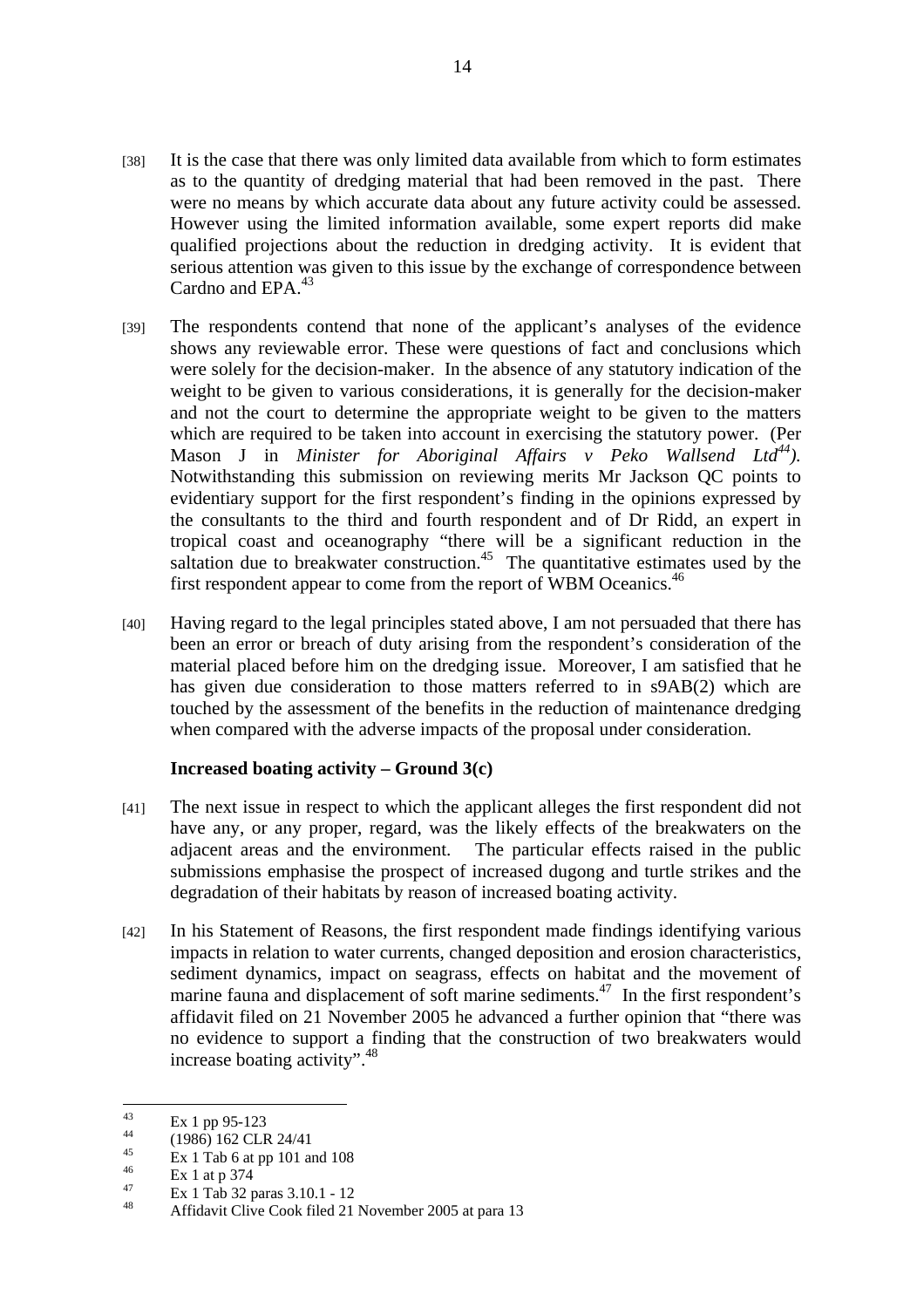- [43] The applicant argues that such a statement is at odds with the assessment made by the departmental officer Mr Mattocks and is an attempt at reconstruction after the decision was made.
- [44] These issues were explored in the cross-examination of the first applicant where he explained that his reasons for not including a reference to increased boating activity in his Statement of Reasons was that, "there was no specific evidence…that directly made the link between the construction of the two break walls and increased boating activity".<sup>49</sup> In evidence he referred to the volume of the boating traffic in In evidence he referred to the volume of the boating traffic in Hinchinbrook Channel, the position of boat ramps in the area, the fact that the boat ramp within the Port Hinchinbrook Resort replaced an existing boat ramp and he relied on his own experience of the boating activities in this area.<sup>50</sup>
- [45] The exploration of this issue, as raised in the application, descended again into an impermissible consideration of the merits of the material on which the decision was based. The evidence of Mr Cook, both in his affidavit and in oral testimony, establish that he did have regard to the relevant consideration required by subsection (2)(g). I am satisfied that there is no failure to consider nor any error arising from his consideration of this issue.

# **Length of breakwaters – Ground 3(d)**

- [46] The applicant alleges that the first respondent's lack of consideration of the prospect of the breakwaters failing because of inadequate length, and of the further prospect of their being lengthened, constitute a failure to have regard to the proper and orderly management of the marine park as required by s 9AB(2)(b).
- [47] The prospect of inadequacy in the breakwater was raised in the Cardno report, and in the reports of Winders Barlow  $\&$  Morrison.<sup>51</sup> Concerns about the incremental extension of the breakwaters was raised in the public submissions as well, particularly by Mr Rob Hunt, Mr Paul Sutton, James Crawford, Margaret Thorsborne and Vita Napoli.<sup>52</sup>
- [48] The first respondent's Statement of Reasons makes no reference to these concerns or to the prospect of the designated breakwater failing to achieve the reduction in maintenance dredging.
- [49] The respondents argue that the first respondent acted appropriately on expert opinion which supported the construction of the breakwaters in the configuration applied for by Cardwell Shire Council.
- [50] The third and fourth respondents made reference to earlier applications for breakwaters of greater length which applications were never finally determined. The first respondent referred to this fact in his Statement of Reasons paras 1.6-1.10. It is unlikely therefore that the length of the breakwater would have escaped his attention.
- [51] I accept the respondent's submission that it would amount to irrelevant speculation for the first respondent to consider the prospect of an unquantified extension, at

 $\overline{49}$  $\frac{49}{50}$  Transcript 66/30

 $50$  Transcript pp 65/40-66/10

 $51$  Ex 1 at pp 345-5; p 273

Ex 1 at pp 226, 229, 176, 188, 222 respectively